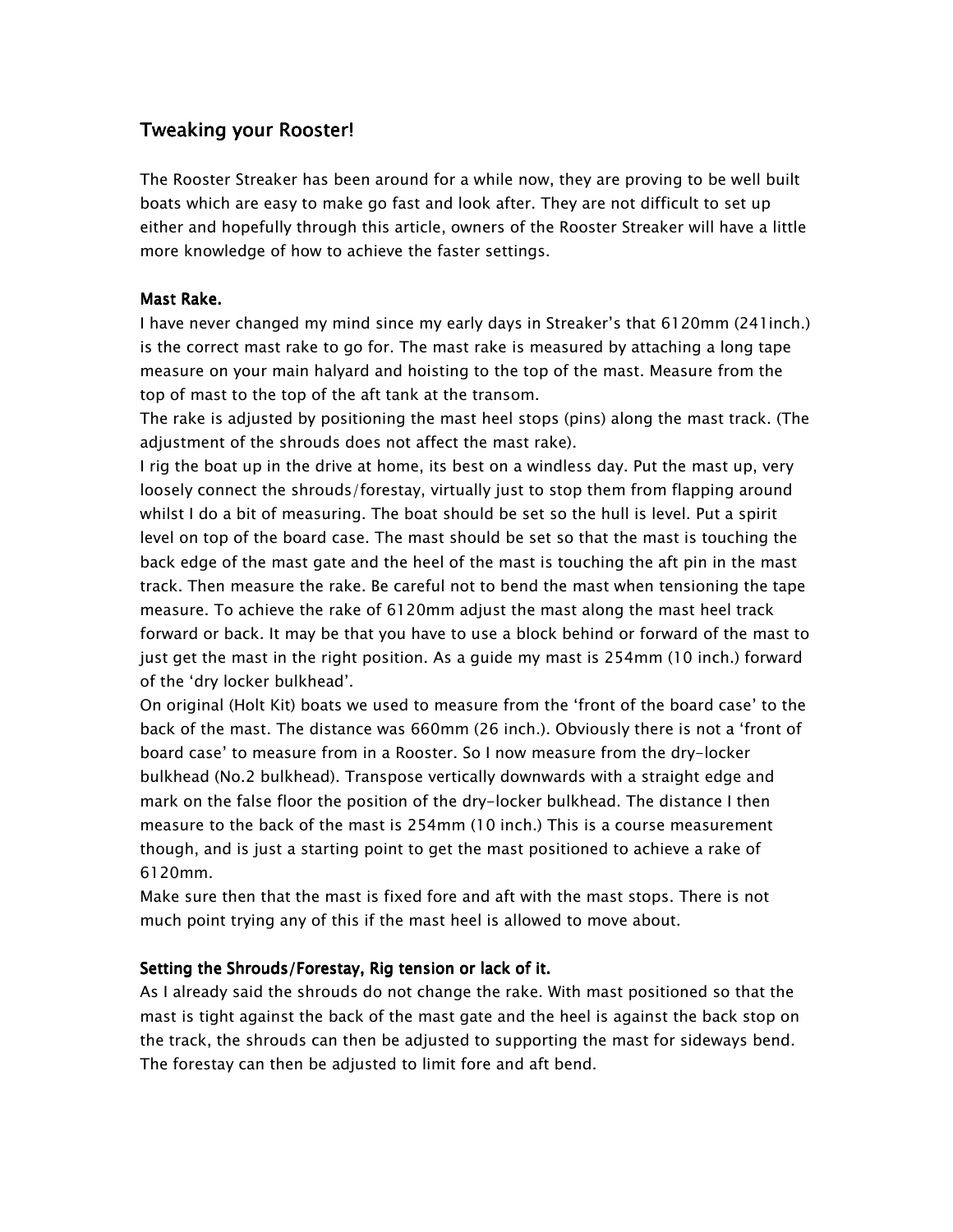The Shrouds should be pulled into the shroud adjusters both sides to the hole which you alone can just get the pin in the hole. This should not change the mast rake already achieved. Don't go getting your mate to push the mast over to achieve a certain hole. Some of you will have noticed at sailing meetings I have a method of checking I have the right amount of slackness/tension in the shrouds. This I have found useful as I have changed boats quite a few times, and set up Tom's boat for him.

On the shrouds wind a bit of electricians tape on the wire, about the same height as the black band/gooseneck level. Then I take a standard (but the same one every time) 24 inch bungee and hook this across the shrouds at black band level. The electricians tape stops the bungee from sliding upwards. I then measure across the shrouds where the elastic bungee has pulled them in. The measurement I look for is around 800mm, but any where within 50mm is I would say ok. I have the Selden section which is without doubt stiffer than the Rigel. So measuring my distance across my shrouds is 775mm, slightly slacker than that Tom has for a Rigel which measured 830mm. Again this is a fairly rough guide, and I don't know the constancy of one 24 inch bungee to another.



The Forestay is again set using a shroud adjuster, (not a lanyard) and is pulled into the hole which I alone can easily just get it in. This means it is then a repeatable setting. I find with the Selden that in a blow I would let this off one hole, but otherwise for light